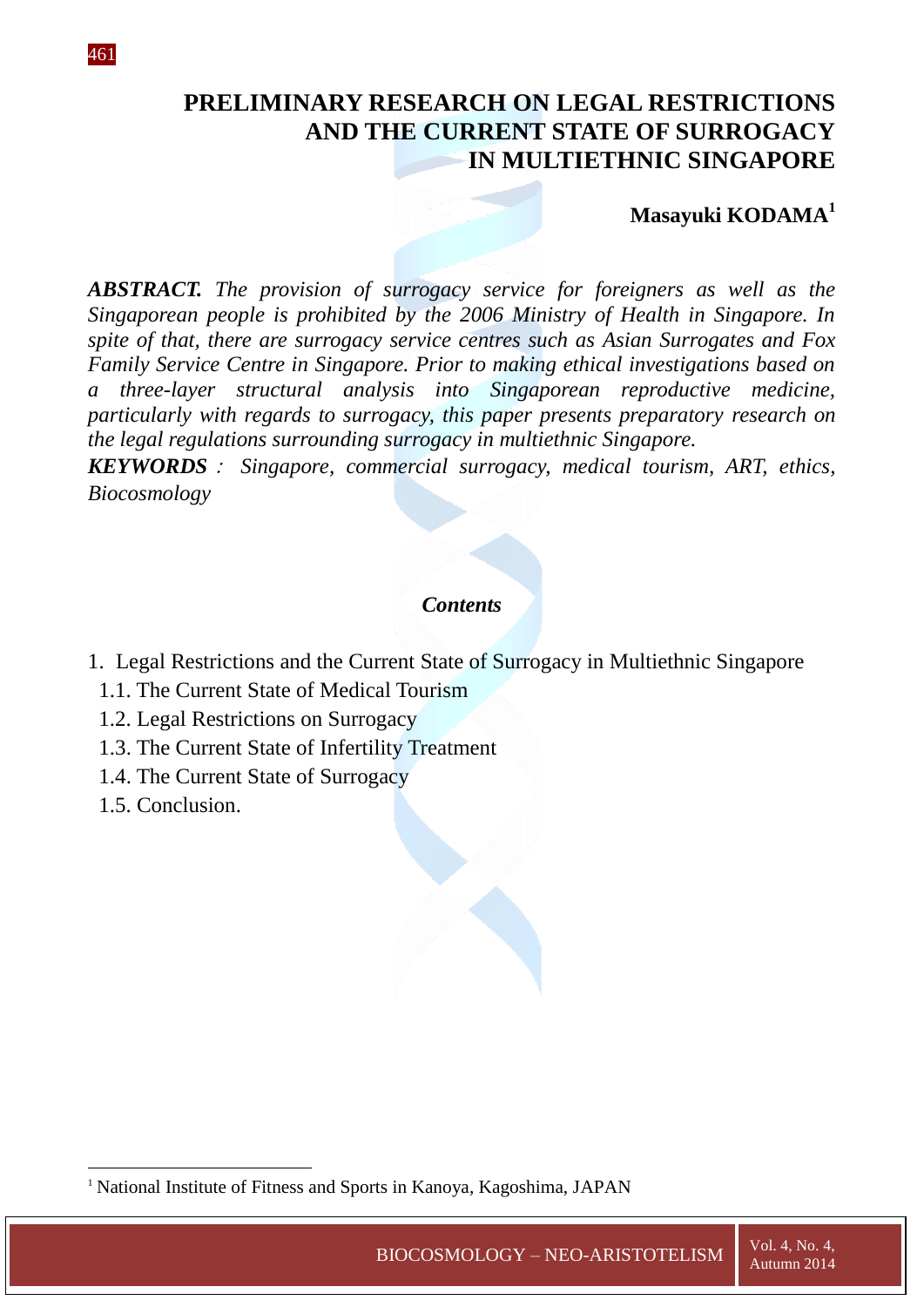1

#### **Introduction**

The current Lee Hsien Loong administration of Singapore banned surrogacy in the Ministry of Health's Directives for Private Healthcare Institutions Providing Assisted Reproduction Services (4.11.2(ii)) in 2006, and the Ministry of Health's Licensing Terms and Conditions on Assisted Reproduction Services (5.48.b) in 2011. Accordingly, in Singapore, not only becoming a surrogate mother, but also seeking a surrogate mother as well as surrogacy treatment by doctors also constitutes illegal acts.

This paper presents preliminary research into the current state of illegal surrogacy in multiethnic Singapore in anticipation of an investigation into the ethics of Singaporean reproductive medicine, especially with regard to commercial surrogacy, based on a three-layer structural analysis.

# **1. PRELIMINARY RESEARCH ON LEGAL RESTRICTIONS AND THE CURRENT STATE OF SURROGACY IN MULTIETHNIC SINGAPORE**

#### **1.1. The Current State of Medical Tourism**

As of 2011,<sup>2</sup> there are 15 public and 15 private hospitals under the jurisdiction of the Ministry of Health in Singapore. Government funds are allotted to the 15 public hospitals, examples of which include Singapore General Hospital and the National University Hospital (NUH). On the other hand, the three big health care groups of Parkway Pantai Group, Raffles Medical Group, and Pacific Holdings dominate the private hospitals. Parkway Pantai Group is a new group that restarted on 21 March 2011 after a 2010 merger between Parkway Holdings Ltd. of the Parkway Health Care Group and the Pantai Group of Malaysia. In addition to owning four large hospitals domestically (Mount Elizabeth Hospital, Gleneagles Hospital, Parkway East Hospital, and Parkway Novena Hospital), Parkway Pantai also concentrates efforts on hospital management overseas and attracting medical tourists to Singapore<sup>3</sup>. In addition to owning many domestic hospitals, Raffles Medical Group also stations medical staff from Terminal 1 to Terminal 3 of Changi International Airport, and provides 24-hour medical service to airport staff and travelers. Furthermore, in line with the policy of the Government of Singapore, which set forth the goals of receiving 100,000 medical tourists from overseas and realizing a GDP ratio of 1% for the medical industry by 2012, Raffles Medical Group is expanding clinics overseas,<sup>4</sup> as well as concentrating on domestic attraction of medical tourists by establishing overseas liaison offices.

 $2$  As of 2011, Singapore's score according to Joint Commission International (JCI), a verification institution for international hospital quality, is 19, second only in Asia to South Korea's 25. The JCI scores for India and Thailand, which are also developed countries with state-of-the-art reproductive medicine that attract overseas medical tourists as national policy, are 17 and 16, respectively.

<sup>3</sup> Malaysia, Vietnam, Indonesia, Myanmar, Bangladesh.

<sup>&</sup>lt;sup>4</sup> Starting with the establishment of Raffles Medical-Shanghai within the Innov Tower in Shanghai, Raffles Medical Group will establish clinics in various regions in China, and also plans to establish a clinic in Osaka, Japan, together with Hanshin Electrical Railway Co., Ltd.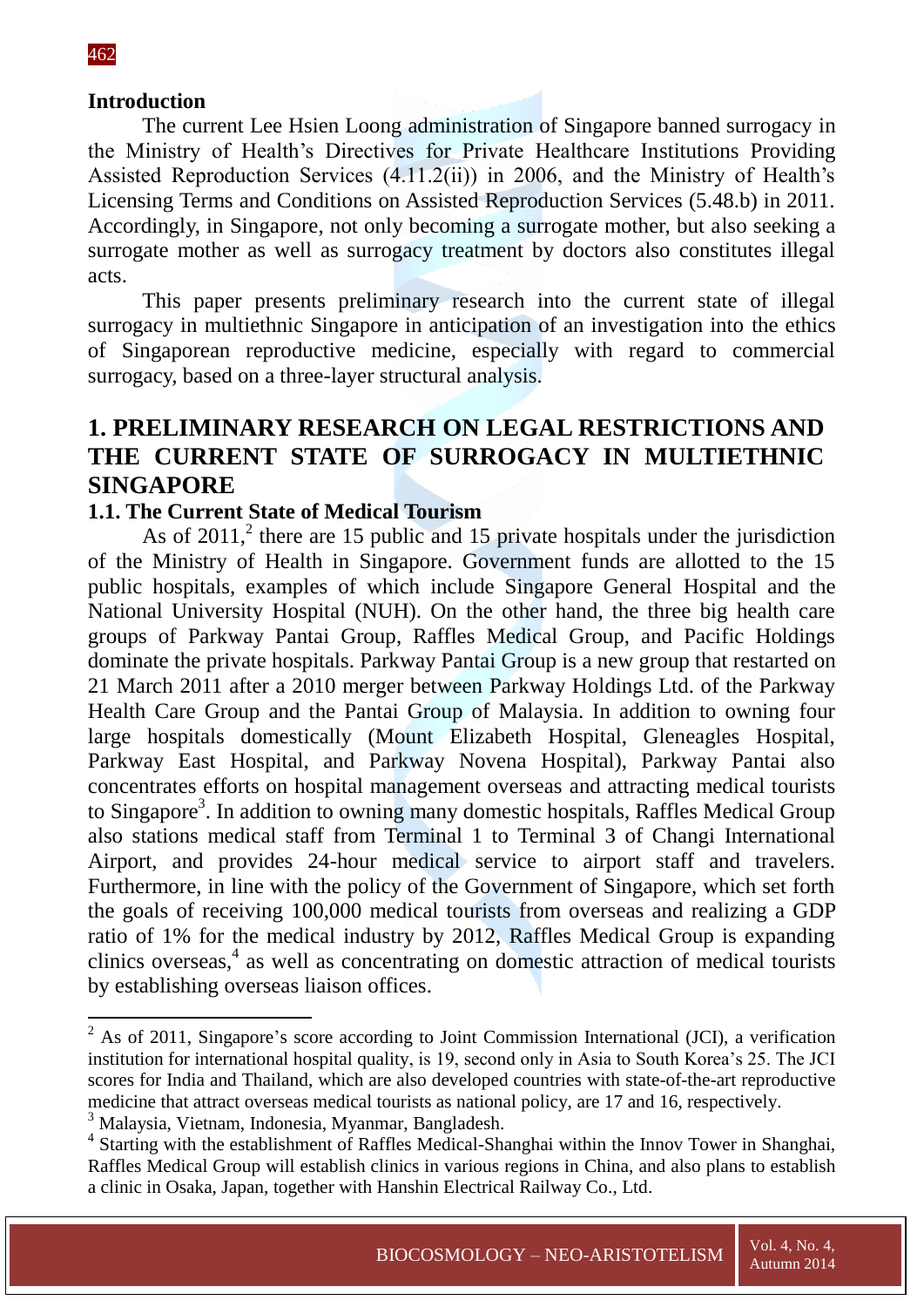#### **1.2. Legal Restrictions on Surrogacy**

The ethnic composition of Singapore<sup>5</sup> is:  $74.1\%$  Chinese descent, making up the largest proportion, then 13.4% Malaysian descent, followed by 9.2% Indian descent, and 3.3% Eurasian (mixed descent from local Asian populations and European visitors during the colonial period), Peranakan (descendants of Chinese trading merchants who had settled in Malaysia and Singapore from before the colonial period; in Malaysia the men are called 'Baba', and women are called 'Nyonya'), and others. Accordingly, four official languages (English, Mandarin, Malay, and Tamil) are established in the Constitution of multiethnic Singapore. The religious situation<sup>6</sup> is also complex, with Chinese followers of Buddhism  $(33.3%)$  and Taoism (10.9%), Malaysian followers of Islam (14.7%), Indian followers of Hindu (5.1%), and Christians (18.3%) all coexisting.

Confucianism (social ethics), which is fused inseparably with the Buddhism and Taoism followed by the Chinese descendants, regards patriarchy and the principle of the male bloodline as being extremely important. Accordingly, cases are observed of healthy Singaporeans of Chinese descent who do not require infertility treatment going to Thailand for medical tourism to escape Singapore, which bans gender selection through preimplantation genetic diagnosis (PGD), because they strongly desire a male successor. Once the parents have chosen the gender of the embryo through PGD at a Thai infertility clinic<sup>7</sup>, they return to their home country, where the child is delivered. That is to say nothing of Singaporeans of Chinese descent who require assisted reproductive medicine: given their relatively few chances to reproduce, they are even more preoccupied with the traditional Chinese patriarchy and the principle of the male bloodline than their healthy, fertile counterparts. When receiving *in vitro* fertilization and embryo transfer (IVF-ET) by way of donated gametes or embryos of a third party, a practice approved in 2006 by the Ministry of Health's *Directives for Private Healthcare Institutions Providing Assisted Reproduction Services*, there is a strong tendency to closely examine the sperm provided by a third party so as to prevent genetically incestuous reproduction. Furthermore, because many of Chinese descent are followers of Buddhism and value the continuous cycle of life and karma in this world in the same way as the Indian and Thai people, they are generally tolerant of assisted reproductive medicine that uses donated gametes or donated embryos.

On the other hand, the attitudes of Muslims of Malaysian descent and Eurasian

- (http://www.yoursingapore.com/content/travellar/ja/experience.html).
- $6$  Ibid.

1

<sup>&</sup>lt;sup>5</sup> Census of Population 2010 Advance Census Release/The Public Website of the Singaporean Government Tourist Organization

 $7$  The treatment fee at Marvel IVF Solutions for one cycle of IVF-ET, including PGD, is 280,000 baht, at Safe Fertility it is 260,000 baht, and at Fertility Institutes it is US\$18,000 (More S'poreans going abroad for IVF to choose baby's gender [*AsiaOne*: Aug. 22, 2011]).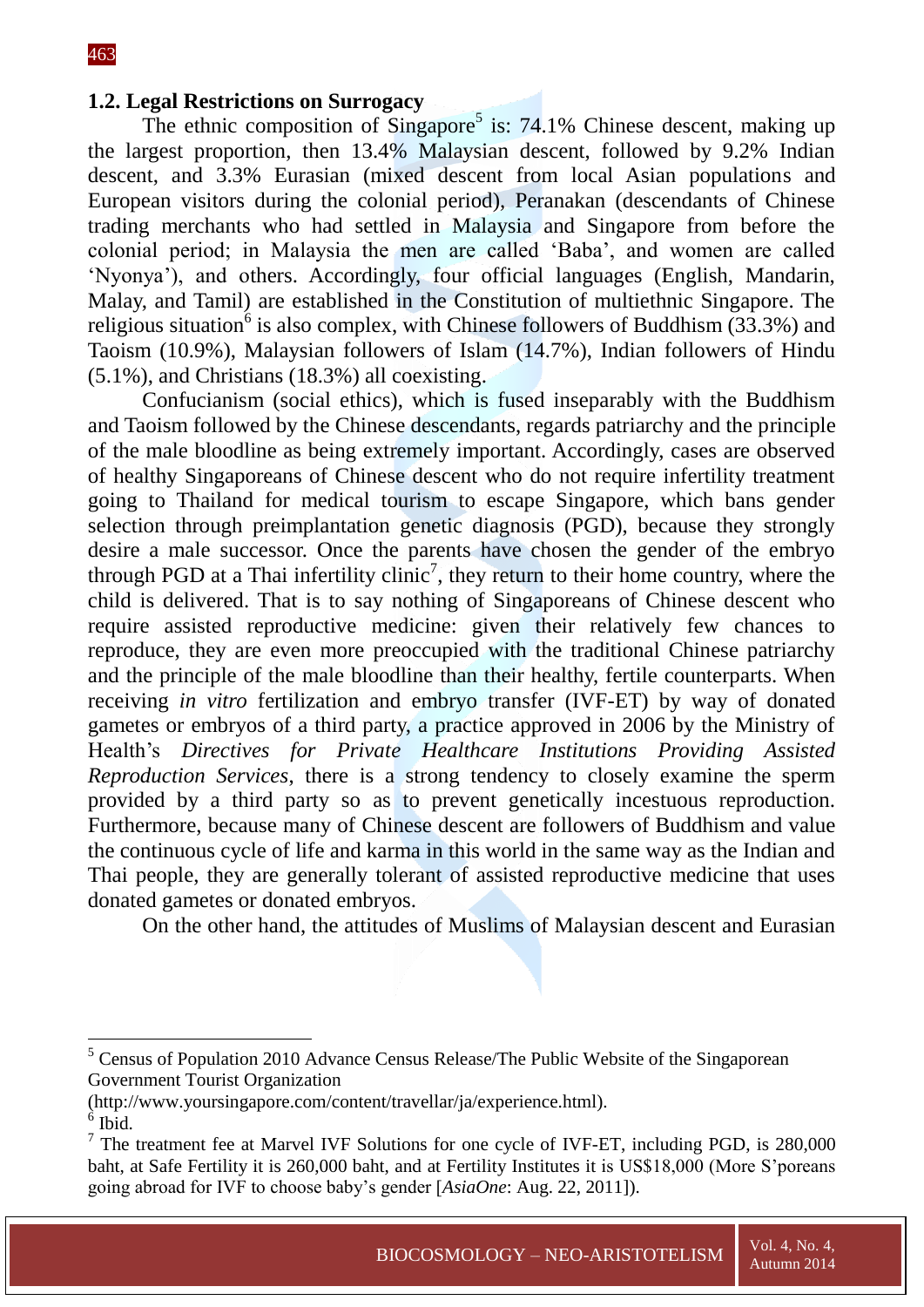Catholics<sup>8</sup> to assisted reproductive medicine offer a counterpoint to those of Chinese. Singaporeans of Malaysian descent believe in Islam, which holds that the genes of offspring should come from the father and mother alone, and thus cannot accept IVF-ET by way of third-party gamete or embryo donors for religious reasons, let alone surrogacy. Surrogacy was banned by a fatwā (an ethical advisory based on shari'a, or Islamic law) announced in 1980 by mufti (Muslim legal scholars) of Sunni Islam (which makes up the large majority of the Islamic community (umma) in Islamic orthodoxy). Shīa Islam, centered in Iran, also officially recognizes this fatwā. Other than these religious reasons, the background behind why infertile Muslim patients of Malaysian descent do not show active interest in assisted reproductive medicine, unlike Chinese Singaporeans, is that shari'a, which sets the norms for day-to-day life for Singaporean Muslims, conditionally allows Muslims of Malaysian descent up to four wives at present. For patients of Malaysian descent, there is no sense of real urgency to depend on assisted reproductive medicine as with patients of Chinese descent. In addition, Eurasian Catholics regard life as existing from the moment of fertilization, and thus cannot accept high-level assisted reproductive technologies (ARTs) or surrogacy, in which IVF-ET involving the disposal of fertilized eggs is performed.

The current circumstances described above related to assisted reproductive medicine in multiethnic Singapore mean that not only becoming a surrogate mother, but also seeking a surrogate mother and surrogacy treatment by doctors are all illegal acts. The Ministry of Health ordinances that ban domestic surrogacy are the *Directives for Private Healthcare Institutions Providing Assisted Reproduction Services* (4.11.2(ii)) of 2006 and the *Licensing Terms and Conditions on Assisted Reproduction Services* (5.48.b) of 2011.

#### **1.3. The Current State of Infertility Treatment**

An outline of assisted reproductive medicine centered on ARTs in Singapore and the Ministry of Health ordinances that prohibit surrogacy is arranged in chronological order below.

- 1983 First child in Asia born by IVF-ET (KK Women's and Children's Hospital)
- 1986 First child in Asia born by gamete intra-Fallopian transfer (GIFT), where the ovum and sperm are placed in the Fallopian tube together
- 1987 First child in Asia born from a frozen embryo
- 1988 Government of Singapore announces preparations to establish the world's first egg bank

<sup>&</sup>lt;sup>8</sup> The head of the Catholic Church in Singapore, Archbishop Nicholas Chia, stated that "the Catholic Church is opposed to surrogacy" (Surrogacy: to legalise it or not in Singapore? [*The Straits Times*: Jan. 4, 2011/Jan. 14, 2013]).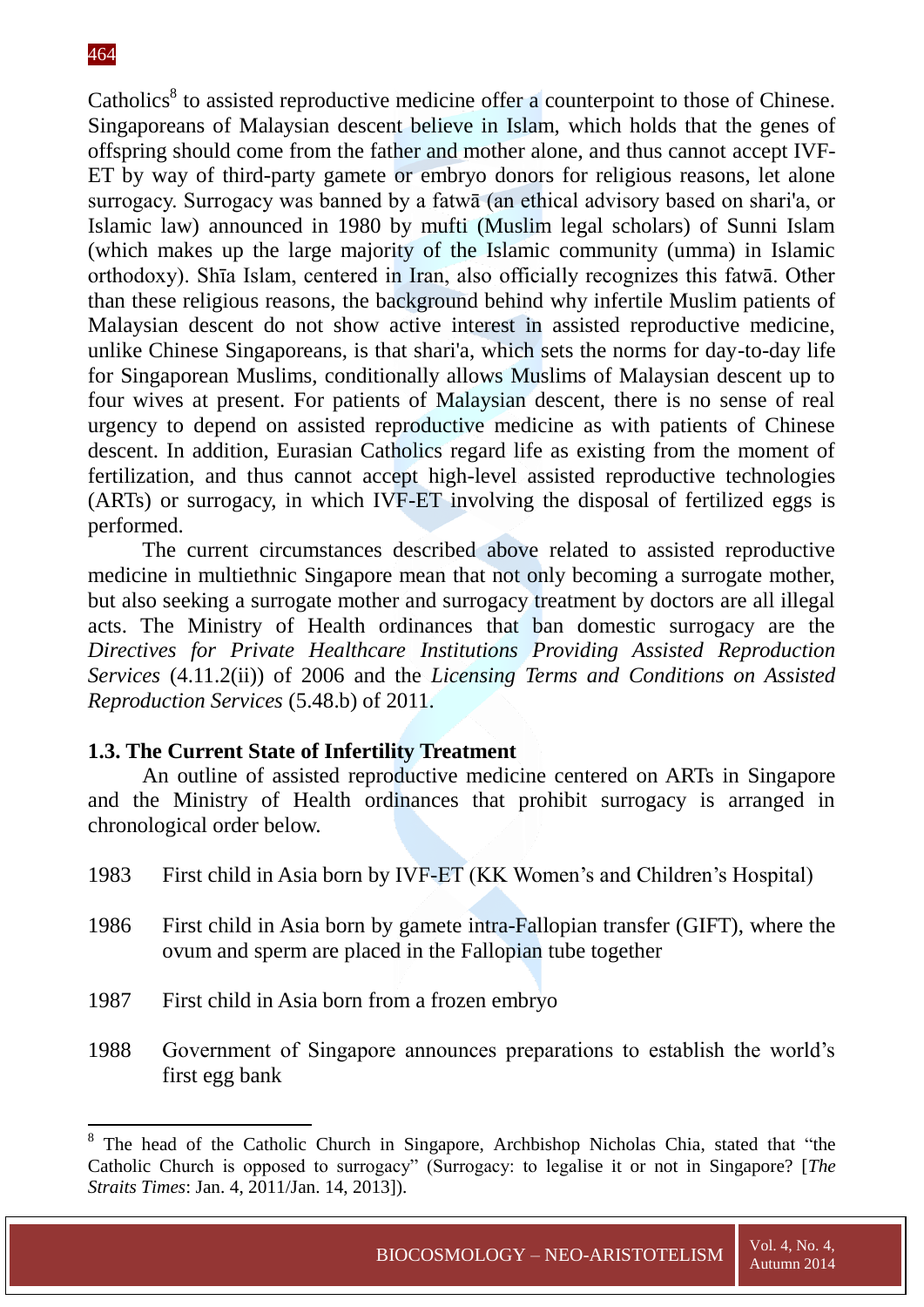

1989 Second child in Asia born by tubal embryo transfer (TET), where a fertilized egg is transplanted into the Fallopian tube

First child in the world born by sub-zonal insemination (SUZI)

- 1991 First child in the world born by co-cultivation
- 1993 First child in Singapore born by intracytoplasmic sperm injection (ICSI), a male fertility treatment
- 1997 Singapore Ministry of Health publishes the *Report of the Sub-Committee on the Status of Children Born Through Artificial Conception*, which prohibits surrogacy without distinction between IVF-ET between and not between spouses
- 2000 First twins in the world born by using frozen egg and sperm (at the private hospital Thomson Medical Centre)
- 2001 Singapore Ministry for Health issues *Guidelines for Assisted Reproductive Services*, which prohibit surrogacy without distinction between IVF-ET between and not between spouses
- 2003 Government of Singapore formulates the Singapore Medicine Initiative
- 2004 Singapore Ministry of Health publishes *In-Vitro Fertilization in Singapore: Charges and Success Rates*, a report on assisted reproductive medicine
- 2006 Singapore Ministry of Health issues *Directives for Private Healthcare Institutions Providing Assisted Reproduction Services*, which recognize IVF-ET between spouses and extend to IVF-ET using a third party's donated gamete or embryo, but prohibit surrogacy
- 2008 Commencement of a system of national funding for infertility treatment

Government of Singapore starts to compensate ART (IVF, IVF+ICSI, GIFT) costs

2010 Commencement of legislative investigation into assisted reproductive medicine and the legal relationship between parent and child. The treatment mix-up case, in which \$20,000 SGD was awarded for a sperm mix-up when a women hoping for between-spouse IVF-ET at the Thomson Fertility Centre (affiliated with the Thomson Medical Centre) was fertilized with the sperm of a third party, provided an opportunity for the Singapore Ministry of Health to examine legislation for assisted reproductive medicine and the legal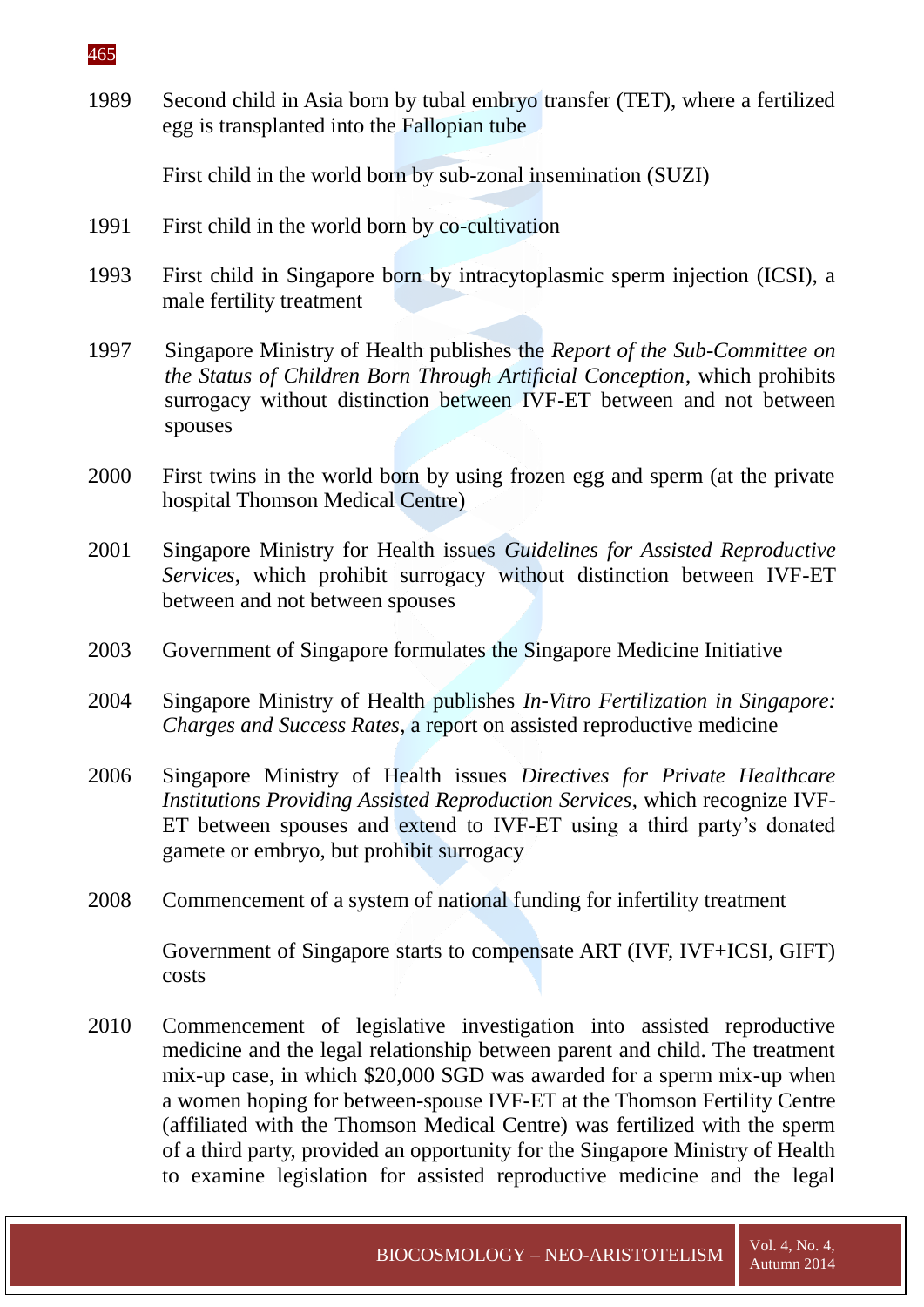1

relationship between parent and child<sup>9</sup>

- 2011 Singapore Ministry of Health issues *Licensing Terms and Conditions on Assisted Reproduction Services*, which prohibits surrogacy
- 2013 Establishment of *The Status of Children (Assisted Reproduction Technology) Bill* (12 August 2013)

#### **1.4. The Current State of Surrogacy**

However, surrogacy companies are actually expanding commercial activities in Singapore. In 2006, Michael Ho, $^{10}$  who founded the organization Asian Surrogates, arranged for a Filipino woman to be the surrogate mother for a Dutch and Malaysian same-sex couple. The amount paid to the surrogate company by the same-sex couple making the request was an estimated \$45,000 SGD, and the compensation to the Filipino woman who provided her egg and uterus was roughly \$22,000 SGD. In 2009 the same company registered 8 Filipino women as surrogate mother candidates, and had organized a system in Manila for IUI surrogacy (in which an egg and uterus is donated; genetic surrogacy, i.e., tradition surrogacy) and IVF surrogacy (in which the egg is donated by a third party; gestational surrogacy).

However, as of 2013,  $\text{Ho}^{11}$  is conducting a surrogacy business, with 10 Malaysian surrogates (aged 20–22) registered at his surrogacy agency business center. Clients of this center, $12$  which is linked with a Thai IVF-ET medical specialist, are from Singapore, Malaysia, Indonesia, the Philippines, Hong Kong, and many European countries. Once the \$45,000 SGD surrogacy contract has come into effect, the Malaysian surrogate mother has an operation for the transfer of the fertilized embryo in Thailand before returning to Malaysia where she will give birth. In marked contrast to Singapore, where domestic surrogacy is completely banned, in multiethnic Malaysia there are no laws prohibiting non-Muslim Malaysians from surrogacy, despite the issuance of a fatwā that prohibits Muslims from surrogacy. (Malaysia has a public fatwā management system: only a fatwā constituting "a legal opinion of a new interpretation of shari'a" that has been issued by a public organization is valid, and it is prohibited by law for ulamā (scholars who belong to the private sector and not a public organization) to declare a fatwā as an "ethical recommendation based on shari'a" of their own accord.) As a result, an infertile couple with Singaporean citizenship making the request can legally bring their child back to Singapore, even though the surname of the Malaysian surrogate is listed in the mother column of their child's birth certificate, marking the child as the genetic offspring of the surrogate mother. The infertile couple can do so based on the Singaporean inter-country

<sup>9</sup> Singapore Doctors. <http://doctors.com.sg/medical/healthcare-news/singapore-mother-suesthomson-fertility-centre-over-ivf-mix-up>.

<sup>10</sup> Womb for Hire-Part1 [*ABS-CBNnews.com*: Jun.16, 2009].

<sup>&</sup>lt;sup>11</sup> Childless S'pore couples seek surrogate mothers from Malaysia [AsiaOne: Oct. 28, 2013]

<sup>&</sup>lt;sup>12</sup> http://asiansurrogates.com/About-us.php Registered Office: 111 North Bridge Road Peninsula Plaza, #27-01 Singapore.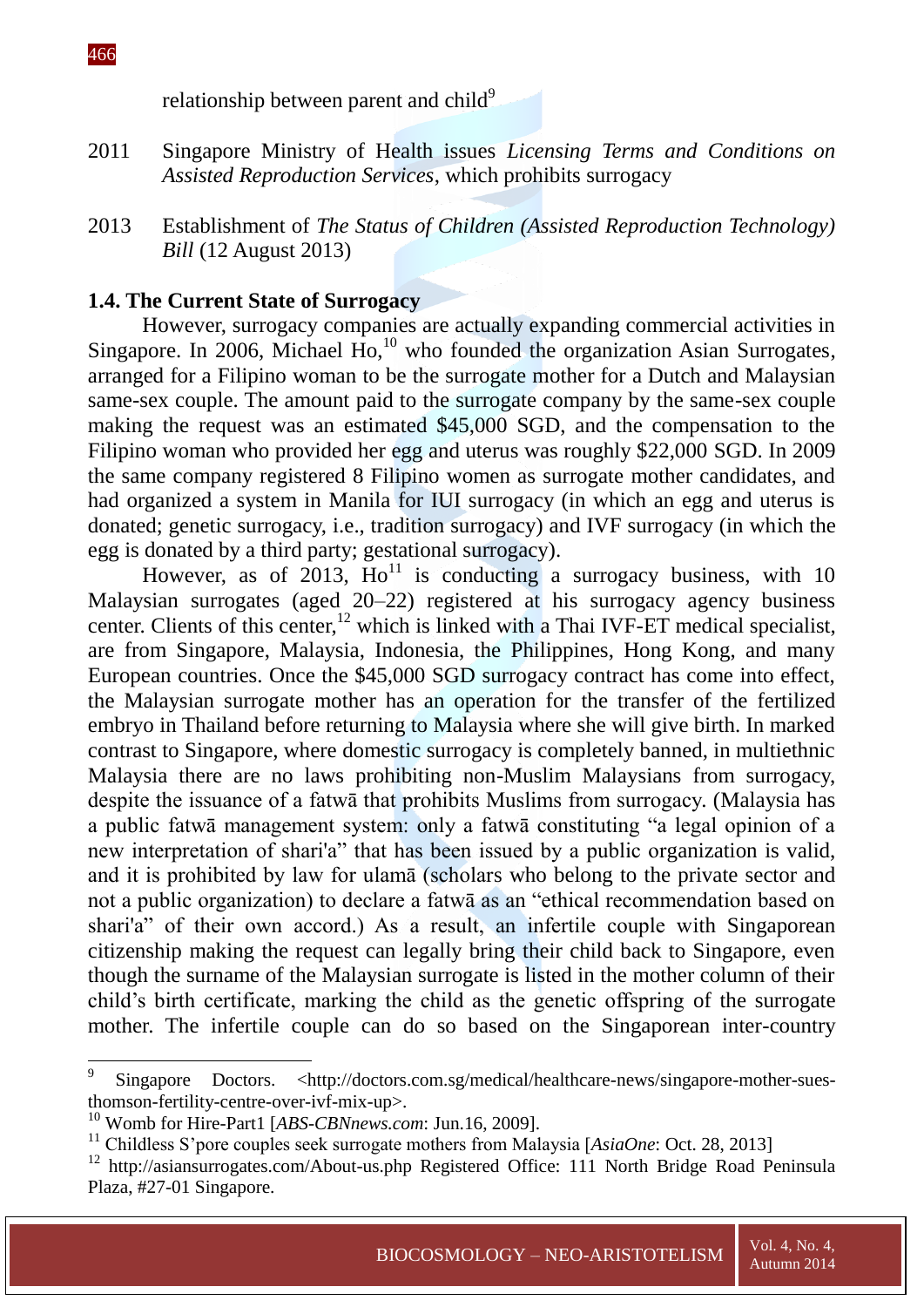adoption system and with the cooperation of adoption business operators in Singapore. For instance, as owner of the Fox Family Services Adoption Centre,<sup>13</sup> adoption mediation agent Irene Low Ai Lian mediates adoption services<sup>14</sup> alongside offering surrogacy services.

Under such circumstances, there have been calls from Singaporean obstetrics and gynecology specialists, who have advanced knowledge and skills of high-tech reproductive medicine, for a review of the government's surrogacy prohibition measures. For instance, Dr. Jothi Kumar, senior obstetrician and gynecologist of the Gleneagles Hospital O&G Partners Clinic for Women and Fertility Centre, argued that given the Government of Singapore's 2003 announcement of the Singapore Medicine Initiative to receive 100,000 medical tourists from overseas, the "current complete prohibition of surrogacy is 'unfair' for childless couples who have exhausted all other methods".<sup>15</sup> Dr. Kumar goes on to call for authorities to approve "limited surrogacy" for patients who require modern-day Singaporean surrogacy technologies. Furthermore, Dr. P.C. Wong, Senior Consultant & Division Head of the NUH Women's Centre, has urged the government to reconsider, noting that "in medically necessary cases, such as women without a uterus, women who have repeated miscarriages, women who are easily affected by heart disease when pregnant, and others, surrogacy should be approved".<sup>16</sup>

#### **1.5. Conclusion**

1

In reality, the level of reproductive medicine in Singapore compares favorably to that in Japan. In Singapore, which has developed standards of perinatal care, the infant mortality rate and maternal mortality rate are extremely low. The present situation in Singapore, where patients with reproductive impairment cannot receive surrogacy treatment, grieves not only the two medical practitioners above.

Going forward, what kind of political measures the government of the elite, developmentalist nation of Singapore will devise in relation to not only medical practitioners who insist on the necessity of non-commercial surrogacy but also domestic surrogacy business operators will be watched closely.

Significantly, in the rational development of the issue of "non-commercial surrogacy", as well as cooperation of specialists and public figures who are engaged into multiethnic dialogue, once again – the author draws attention to possibilities of

<sup>13</sup> http://poundpuplegacy.org/node/33987.

 $14$  The number of adoption requests received by the Ministry of Community Development, Youth and Sports (MCYS) has fallen in the past 10 years from 703 requests in 2001, to 556 requests in 2005, and 325 requests in 2010 (Adoptions in Singapore fall by half over last decade: gov't figures [*English.news.cn*: Aug. 22, 2011]).

<sup>15</sup> Surrogacy: to legalize it or not in Singapore? [*The Straits Times*: Jan. 4, 2011/Jan. 14, 2013].

<sup>&</sup>lt;sup>16</sup> *Ibid*. However, although it goes without saying, both medical practitioners give prominent consideration to the various problems predicted to arise from surrogacy. For instance, Dr. Jothi Kumar considers "situations in which the surrogate mother refuses to hand over the child after birth" and "situations in which career women, and women who hate losing their figure, use surrogacy to bypass their own pregnancy" as grounds for concern, while Dr. P.C. Wong worries about the "legal certification of the mother of the surrogate child".